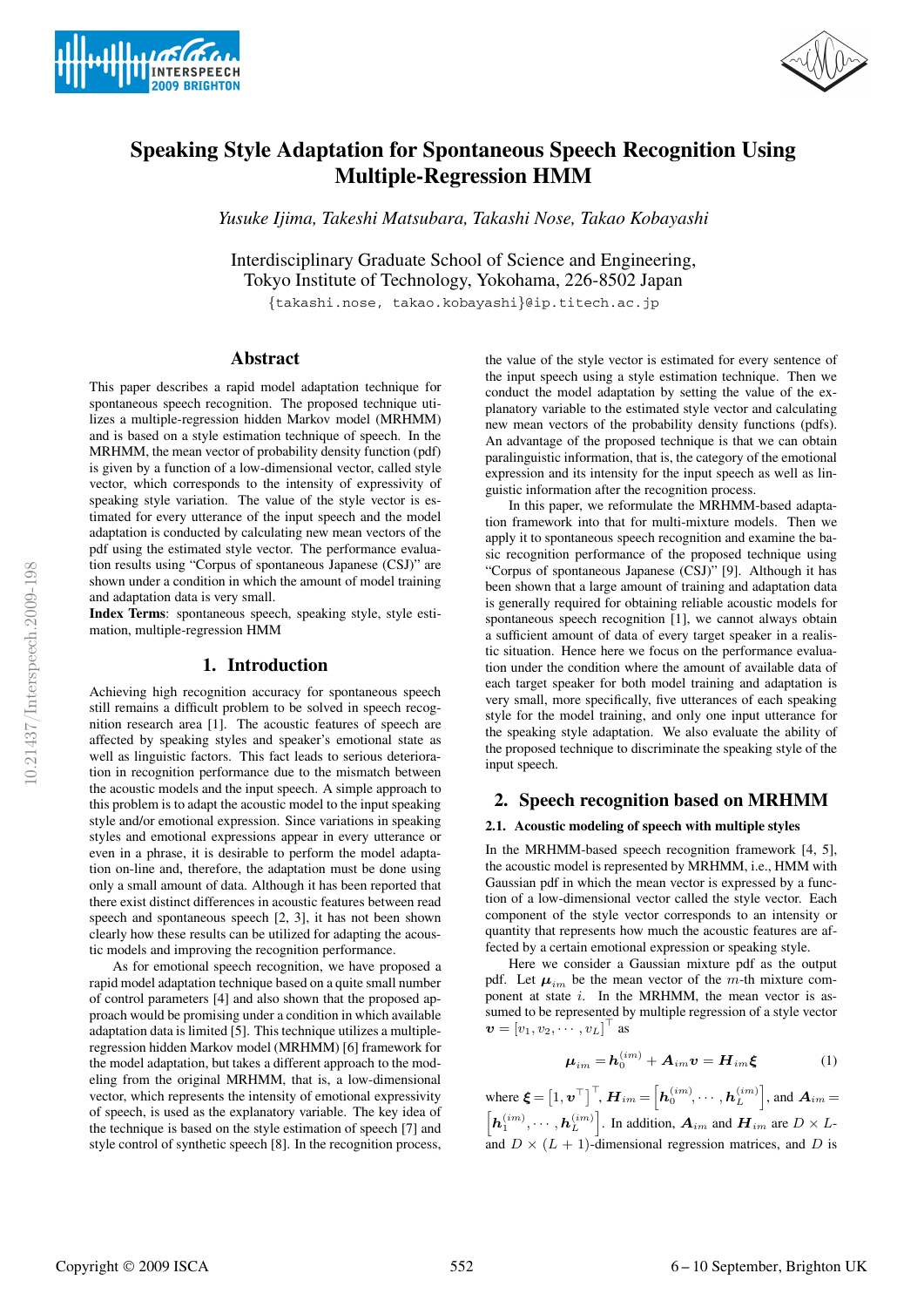the dimensionality of  $\mu_{im}$ . When training data and corresponding style vectors are given, the regression matrix  $\boldsymbol{H}_{im}$ of the MRHMM can be estimated using an EM algorithm. Let  $\{O^{(1)}, \cdots, O^{(K)}\}\$  and  $\{v^{(1)}, \cdots, v^{(K)}\}\$  be sets of observation sequences and style vectors for model training, where K is the total number of observation sequences,  $\widetilde{O}^{(k)}$  =  $(o_1^{(k)}, \dots, o_{T_k}^{(k)})$  is the k-th observation sequence,  $T_k$  is the number of frames of  $\mathbf{O}^{(k)}$ , and  $\mathbf{v}^{(k)}$  is the style vector that corresponds to  $\mathbf{O}^{(k)}$ . The re-estimation formula of the regression matrix of the MRHMM can be derived in a similar way as that for the single mixture model case [8] based on a maximum likelihood (ML) criterion, and is given as follows.

$$
\overline{H}_{im} = \left( \sum_{k=1}^{K} \sum_{t=1}^{T_k} \sum_{m=1}^{M} \gamma_t(i, m) \mathbf{o}_t^{(k)} \xi^{(k)\top} \right) \cdot \left( \sum_{k=1}^{K} \sum_{t=1}^{T_k} \sum_{m=1}^{M} \gamma_t(i, m) \xi^{(k)} \xi^{(k)\top} \right)^{-1}
$$
(2)

where M is the number of mixtures of the MRHMM,  $o_{t_{i}}^{(k)}$  is an observation vector at time t in  $\mathbf{O}^{(k)}$ , and  $\boldsymbol{\xi}^{(k)} = [1, \boldsymbol{v}^{(k)}]^\top$ . In addition,  $\gamma_t(i, k)$  is the probability of being in the m-th mixture component of state i at time t for given  $O^{(k)}$ .

#### **2.2. Style estimation for on-line model adaptation**

We consider a problem of estimating the style vector  $\boldsymbol{v}$  for an input observation sequence  $\mathbf{O} = (\mathbf{o}_1, \cdots, \mathbf{o}_T)$  given the trained MRHMM  $\lambda$  whose parameters  $\boldsymbol{H}_{im}$  and the covariance matrix  $\Sigma_{im}$  are fixed. The optimal style vector  $v^*$  for the input observation  $O$  is determined based on an ML criterion as

$$
\boldsymbol{v}^* = \operatorname*{argmax}_{\boldsymbol{v}} P\left(\boldsymbol{O}|\lambda, \boldsymbol{v}\right). \tag{3}
$$

The EM algorithm-based re-estimation formula of the style vector for the output pdf is given by

$$
\overline{\boldsymbol{v}} = \left( \sum_{i=1}^{N} \sum_{t=1}^{T} \sum_{m=1}^{M} \gamma_t(i, m) \mathbf{A}_{im}^{\top} \boldsymbol{\Sigma}_{im}^{-1} \mathbf{A}_{im} \right)^{-1} \left( \sum_{i=1}^{N} \sum_{t=1}^{T} \sum_{m=1}^{M} \gamma_t(i, m) \mathbf{A}_{im}^{\top} \boldsymbol{\Sigma}_{im}^{-1} (\boldsymbol{o}_t - \boldsymbol{h}_0^{(im)}) \right)
$$
(4)

where  $N$  is the number of states of the MRHMM. The above formula is straightforwardly derived from the single mixture model case described in [7] where the estimation formula is derived within a hidden semi-Markov model (HSMM) framework.

In this study, we assume that the input observation sequence O is a set of acoustic features for one sentence and we estimate the style vector in every sentence.

### **2.3. Training of MRHMM with a small amount of speech data using model adaptation**

MRHMM training generally requires a considerable amount of speech data to obtain reliable model parameters. However, it is unrealistic to prepare a sufficient amount of speech data of arbitrary speakers. In the style control and style estimation based on the multiple-regression HSMM, we have shown that the use of speaker-independent (SI) model and simultaneous adaptation of speaker and style is promising for overcoming this problem [11, 12]. Thus we incorporate a similar approach into the MRHMM-based speech recognition [5].



Figure 1: MRHMM training using SI model and adaptation.

A block diagram of the model training is illustrated in Fig. 1. First, we train an SI reading style model with a sufficient amount of read speech data of many speakers. Next, we adapt the obtained SI model to target speaker's respective styles using a model adaptation technique with a small amount of speech data uttered in advance by the target speaker. Then we obtain the target speaker's MRHMM based on a least squares estimation from the style-adapted HMMs.

Suppose that the adaptation data contains speech uttered in  $S$  different styles. Let the mean vector of the  $m$ -th mixture pdf at state  $i$  of the style-adapted HMM of style  $s$  and the corresponding style vector be given by  $\boldsymbol{\mu}_{im}^{(s)}$  and  $\boldsymbol{v}^{(s)}$ , respectively, for  $1 \leq s \leq S$ . Then the optimal regression matrix  $\mathbf{H}_{im}^{LS}$  is given as [11, 12]

$$
\boldsymbol{H}_{im}^{LS} = \left(\sum_{s=1}^{S} \boldsymbol{\mu}_{im}^{(s)} \boldsymbol{\xi}^{(s)\top}\right) \left(\sum_{s=1}^{S} \boldsymbol{\xi}^{(s)} \boldsymbol{\xi}^{(s)\top}\right)^{-1}.
$$
 (5)

To improve the performance of the simultaneous adaptation of speaker and style using only a small amount of speech data, we refine the MRHMM parameter  $H_{im}$  as follows [11]:

$$
\boldsymbol{H}_{im} = \frac{\tau \, \boldsymbol{H}_{im}^{LS} + \Gamma_{im} \, \boldsymbol{H}_{im}^{ML}}{\tau + \Gamma_{im}}
$$
(6)

where  $H_{im}^{LS}$  is the regression matrix obtained by Eq. (5) and  $H_{im}^{ML}$  is the regression matrix estimated from the adaptation data in ML sense. In addition,  $\tau$  is a positive parameter for controlling the modification weight and

$$
\Gamma_{im} = \sum_{t=1}^{T} \gamma_t(i, m). \tag{7}
$$

#### **2.4. Speech recognition using MRHMM-based on-line model adaptation**

When the trained MRHMM and a specific style vector are given, an HMM having the new mean vectors calculated by Eq. (1) is obtained. Using this HMM, we can straightforwardly perform ordinary speech recognition based on HMM. More specifically, first, the style vector for the input utterance is estimated using the style estimation technique described in **2.2**, and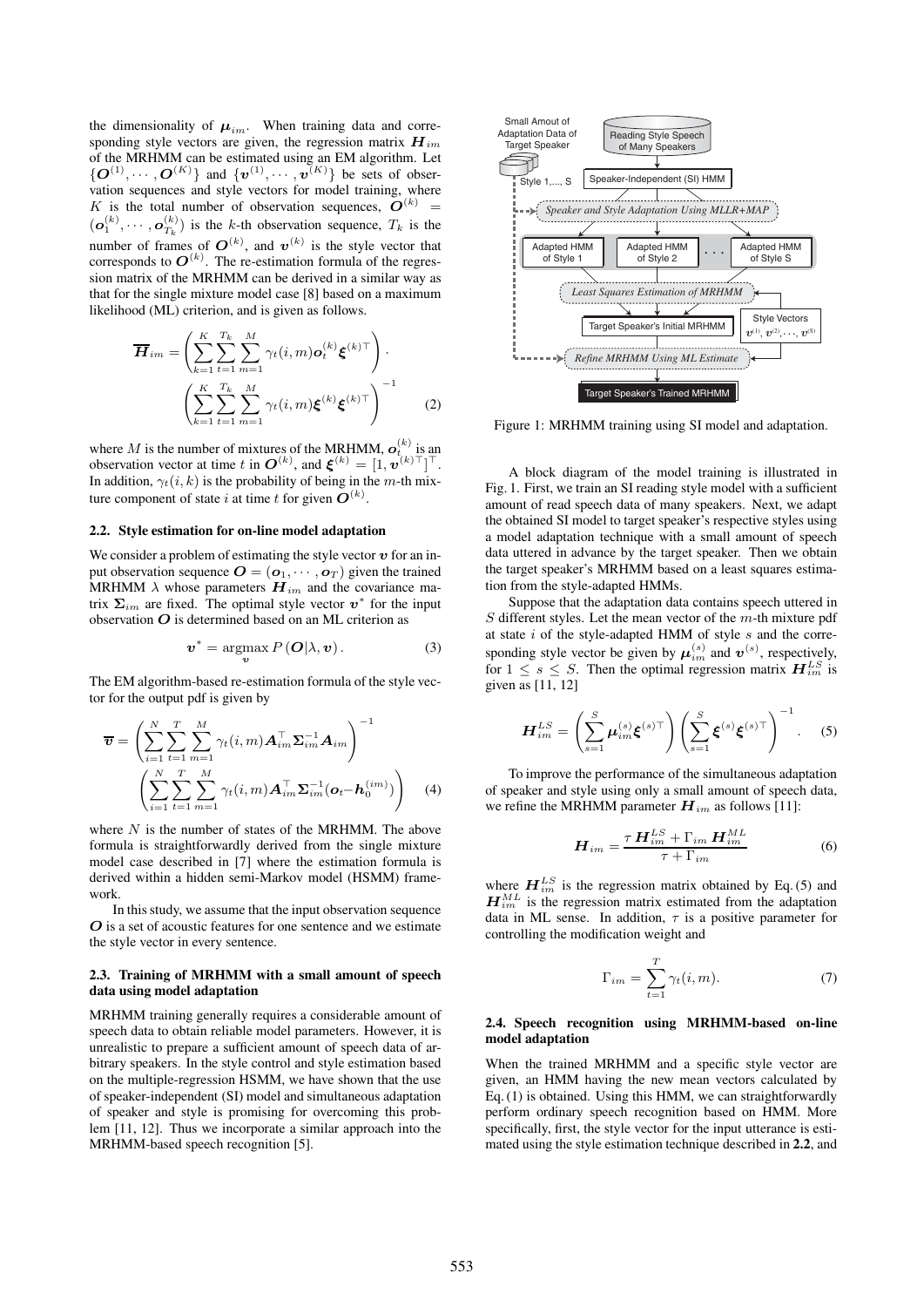then, using the estimated style vector, the on-line adapted HMM for the recognition is obtained from the MRHMM by calculating the new mean vectors of pdfs. The style vector is estimated for every input utterance. To perform the style estimation, we need a phoneme label sequence of the input utterance [4]. For this purpose, we use the following two-pass recognition process.

In the first pass, we obtain an HMM by setting the style vector of the MRHMM equal to 0 and perform phoneme recognition of input speech using the obtained HMM. Then we estimate the style vector  $v^*$  for the input utterance using the MRHMM and the resultant phoneme sequence. In the second pass, we obtain on-line adapted HMM from the MRHMM by calculating the new mean vectors with the estimated style vector  $v^*$  using Eq. (1). After that, we perform speech recognition using the style-adapted HMM and obtain the final recognition result.

# **3. Experiments**

# **3.1. Speech database**

For the performance evaluation of the proposed technique, we used the corpus of spontaneous Japanese (CSJ) [9]. We chose speech data uttered by six non-professional speakers, specifically, three male speakers (speaker ID: 423, 471, and 685) and three female speakers (speaker ID: 19, 463, and 514) with two types of speaking styles — reading and academic presentation (AP) styles. From the database of each speaker and style, we extracted 100 utterances segmented by silences with 200 ms or longer and having over ten moras and no fillers for test samples. We also extracted 15 utterances of each style for the MRHMM training.

For the SI model training, we used reading style speech data of 209 speakers (106 males and 103 females) included in the Japanese Newspaper Article Sentences (JNAS) [14]. These speakers were different from those who were used for the test samples mentioned above.

#### **3.2. Experimental conditions**

The SI model was trained using about 50 phonetically balanced sentences for each speaker, 10498 sentences in total. We used three-state left-to-right triphone HMMs with 16-mixture and diagonal covariance pdfs. The parameters of the SI model were tied using a decision tree based context clustering with MDL criterion. The total number of states in the SI model was 1875.

Five utterances of the respective styles, i.e., reading and AP styles, taken from the CSJ and not included in the test samples, were used for each target speaker's MRHMM training. We applied a combined approach based on the MLLR and maximum a posteriori (MAP) adaptation [13] for the purpose of the speaker and style adaptation. Since the amount of the adaptation data of each target style was very small, we used a global transform in the MLLR. Moreover, to alleviate the dependency of the choice of the adaptation data, we divided the 15 training utterances into three subsets and repeated the same experiments three times by changing the adaptation data subset.

We used a one dimensional style space to represent two speaking styles as shown in Fig. 2. The style vectors for the adaptation data in the MRHMM training were set to fixed values, 0 and 1 for the reading and AP styles, respectively. For the MRHMM refinement, we set  $\tau = 15$  in Eq. (6) on the basis of preliminary experimental results. In addition, we did not adapt the covariance parameters.

The speech recognition process was performed based on

| Sampling frequency   | $16$ kHz                      |
|----------------------|-------------------------------|
| Frame length         | $25 \text{ ms}$               |
| Frame shift          | $10 \text{ ms}$               |
| Analysis window      | Hamming window                |
| Feature vector       | 12 MFCCs (with CMN) $+\Delta$ |
|                      | Log of power $+\Delta$        |
| Number of monophones | 42                            |
|                      |                               |
| Reading              |                               |

Figure 2: 1-D style space representing reading and academic presentation (AP) styles.

1

 $- v_1$ 

 $\Omega$ 

the Viterbi algorithm using the decoder of the Hidden Markov Model Toolkit (HTK). We used phonetic networks based on Japanese phonetic concatenation rules in the recognition. The other experimental conditions are listed in Table 1.

#### **3.3. Performance evaluation in speaking style classification**

We first examined the style classification performance of the proposed technique. We classified the test samples into two categories, reading and AP styles, using the following classification criterion. If the value of the estimated style vector was less than a pre-determined threshold, the input speech was classified into the reading style. If the value was greater than or equal to the threshold, the input speech was classified into the AP style. Figures 3 shows the classification error rates for the test samples of each speaking style for respective target speakers by changing the threshold from 0.0 to 1.0 with an increment of 0.01.

Since the optimal threshold that gives the equal error rate depends on various factors such as speakers, model training and adaptation data, and input utterances, it is not known in advance. Hence, we divided the target speaker's 100 test samples of each style into 10 subsets of 10 samples and chose one subset to determine the threshold. We calculated the mean value of the estimated style vectors for the chosen subsets of respective styles and used it as the threshold. The other 90 samples of each style were used as test data for speaking style classification. The same procedure was followed for the other nine subsets. The average values of correct classification rates for each speaker are shown in Table 2. Although the classification criterion was quite simple, it can be seen that the results are promising.

#### **3.4. Performance evaluation in phoneme recognition**

We assessed the performance of the proposed technique in terms of the phoneme recognition error rate. For comparison, we also evaluated the performance of two types of ordinary HMMs which were adapted from the SI model using the same data and the same adaptation technique used for the MRHMM training, but not adapted on-line. The one is a set of style-dependent models that was adapted using target speaker's five utterances of the respective styles and the other is a style-independent model that was adapted using the target speaker's five utterances for each style, 10 utterances in total. It is noted that we assumed that the speaking style of the input speech was known when using the style-dependent models, and unknown for the other